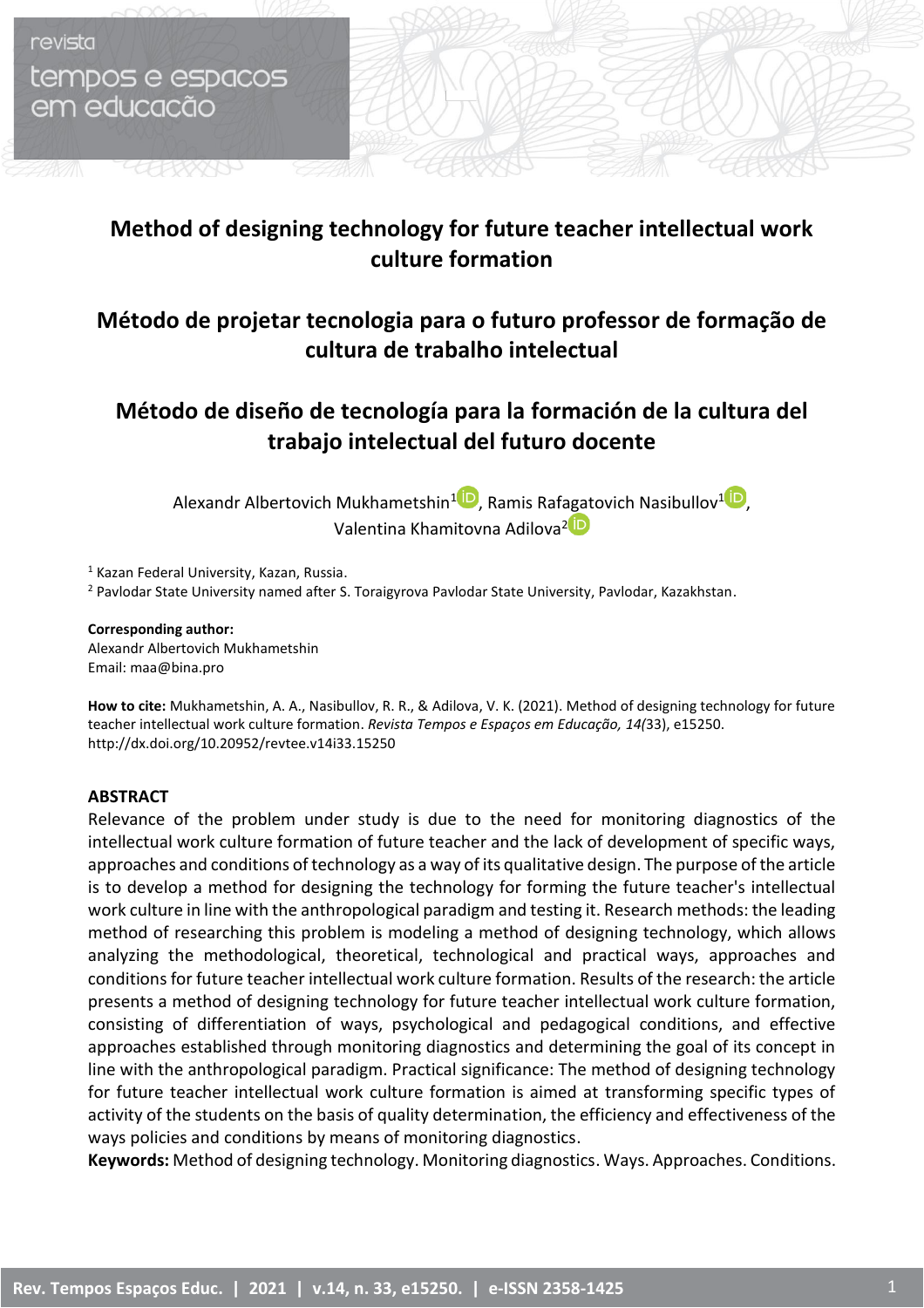### **RESUMO**

A relevância do problema em estudo se deve à necessidade de diagnósticos de acompanhamento da formação da cultura intelectual do trabalho do futuro professor e à falta de desenvolvimento de formas, abordagens e condições específicas da tecnologia como forma de seu desenho qualitativo. O objetivo do artigo é desenvolver um método para projetar a tecnologia para formar a cultura intelectual do trabalho do futuro professor em consonância com o paradigma antropológico e testálo. Métodos de investigação: o principal método de investigação deste problema é a modelação de um método de concepção de tecnologia, que permite analisar os caminhos, abordagens e condições metodológicas, teóricas, tecnológicas e práticas para a formação da cultura intelectual do futuro professor. Resultados da pesquisa: o artigo apresenta um método de desenho de tecnologia para a formação da cultura intelectual do futuro professor, que consiste na diferenciação de caminhos, condições psicológicas e pedagógicas e abordagens efetivas estabelecidas por meio de diagnósticos de monitoramento e determinação do objetivo de seu conceito em consonância com os paradigmas antropológicos. Significado prático: O método de desenho de tecnologia para a formação da cultura intelectual do futuro docente visa transformar tipos específicos de atividade dos alunos em função da determinação da qualidade, da eficiência e eficácia das políticas e condições das formas por meio de diagnósticos de monitoramento.

**Palavras-chave:** Método de projetar tecnologia. Diagnóstico de monitoramento. Maneiras. Abordagens. Condições.

# **RESUMEN**

La relevancia del problema en estudio se debe a la necesidad de monitorear diagnósticos de la formación de la cultura del trabajo intelectual del futuro docente y la falta de desarrollo de formas, enfoques y condiciones específicas de la tecnología como vía de su diseño cualitativo. El propósito del artículo es desarrollar un método para diseñar la tecnología para formar la cultura del trabajo intelectual del futuro docente en línea con el paradigma antropológico y probarlo. Métodos de investigación: el método principal para investigar este problema es la modelación de un método de diseño de tecnología, que permita analizar las formas, enfoques y condiciones metodológicas, teóricas, tecnológicas y prácticas para la formación de la cultura del trabajo intelectual del futuro docente. Resultados de la investigación: el artículo presenta un método de diseño de tecnología para la formación de la cultura del trabajo intelectual del futuro docente, consistente en la diferenciación de formas, condiciones psicológicas y pedagógicas, y enfoques efectivos establecidos a través de diagnósticos de seguimiento y determinación del objetivo de su concepto en línea con la paradigma antropológico. Importancia práctica: El método de diseño de tecnología para la formación de la cultura del trabajo intelectual del futuro docente tiene como objetivo transformar tipos específicos de actividad de los estudiantes sobre la base de la determinación de la calidad, la eficiencia y eficacia de las formas políticas y condiciones mediante diagnósticos de seguimiento. **Palabras clave:** Método de diseño de tecnología. Seguimiento de los diagnósticos. Formas. Enfoques. Condiciones.

### **INTRODUCTION**

Improving the state policy in the field of education and ensuring quality education in the Republic of Kazakhstan has been approved by the state program for the development of education and science, which defines the main strategic directions and tactical tasks for the development of the education system for the period up to 2025.

The program provides for the implementation of innovative changes in the development and implementation of new training technologies aimed at improving the quality of education and operational changes in the sphere of professional activity of the future specialist. Current trends in improving training technology and the challenges facing different levels of its use make it necessary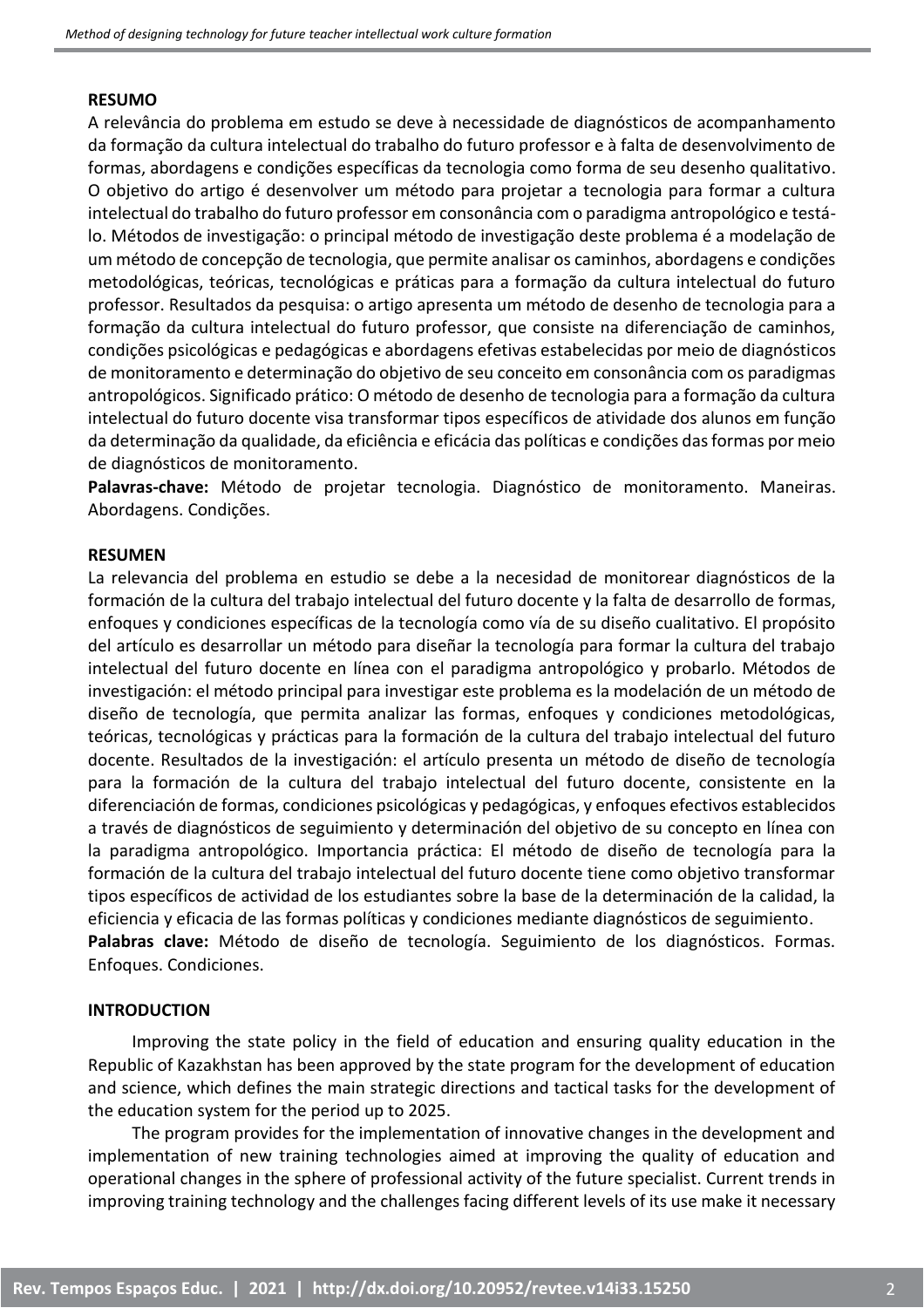to rethink ways, approaches, and conditions, develop new ways to design them and further develop them [State program for the development of education and science of the Republic of Kazakhstan for 2016].

The problem of how to design the technology for future teacher intellectual work culture formation in order to develop a complete human personality is a priority anthropological task that is of value for modern education. The ability of a person to independently develop ways, develop approaches and determine the necessary conditions serves as an essential basis for the formation of an intellectual work culture at different stages of education, the formation of a person's subjectivity as a need and the ability to self-determined, self-organized, self-regulated and selfcontrolled behavior tactics (Kuzmina, 1995; Adilova, 2017).

# **METHODOLOGY**

### **Research methods**

The following methods were used in the research process: theoretical (analysis; synthesis; classification; comparison; method of induction and deduction; modeling); diagnostic (questionnaires; testing; method of tasks and tasks); empirical (study of the experience of educational organizations, legal and educational documentation; pedagogical observation); experimental (ascertaining, forming, control experiments); methods of mathematical statistics and graphical representation of results.

### **Experimental base of the study**

The experimental base of the research were S. Toraighyrov Pavlodar State University (Pavlodar) and Kazan Federal University (Kazan).

# **Investigation stages**

The study of the problem was carried out in three stages. At the first stage, a methodological and theoretical analysis of existing approaches and ways in the philosophical, psychological and pedagogical scientific literature, dissertations on the problem, as well as the theory and methodology of pedagogical research was carried out; the problem, goal, and methods of research were identified, and an experimental research plan was drawn up. At the second stage, foreign experience of monitoring diagnostics use by future teachers ways and approaches was studied, psychological and pedagogical conditions were identified, model of intellectual culture work technology was described associated with the development of designing technology; the meaning of the experimental work was clarified, comprehensive training programmes of compulsory subjects and optional courses were developed and amended , psychological and pedagogical experiment were conducted. The third stage included analysis of the integrity of the concept of creating a culture of intellectual labor, its methodological theory, technologies and practices based on the anthropological paradigm that opens the opportunity to reveal a method of designing technology, mathematical processing, systematization and interpretation of the results, conclusions, completed the study.

# **RESULTS AND DISCUSSION**

# **Structure and content of the method**

The anthropological approach ensures the complexity of the design process, taking into account the external and internal connections of paths and approaches, the implementation of which requires a single, end-to-end and adequate to the design stages of the system description of the technology content. The basis of the development of the technology design method is the study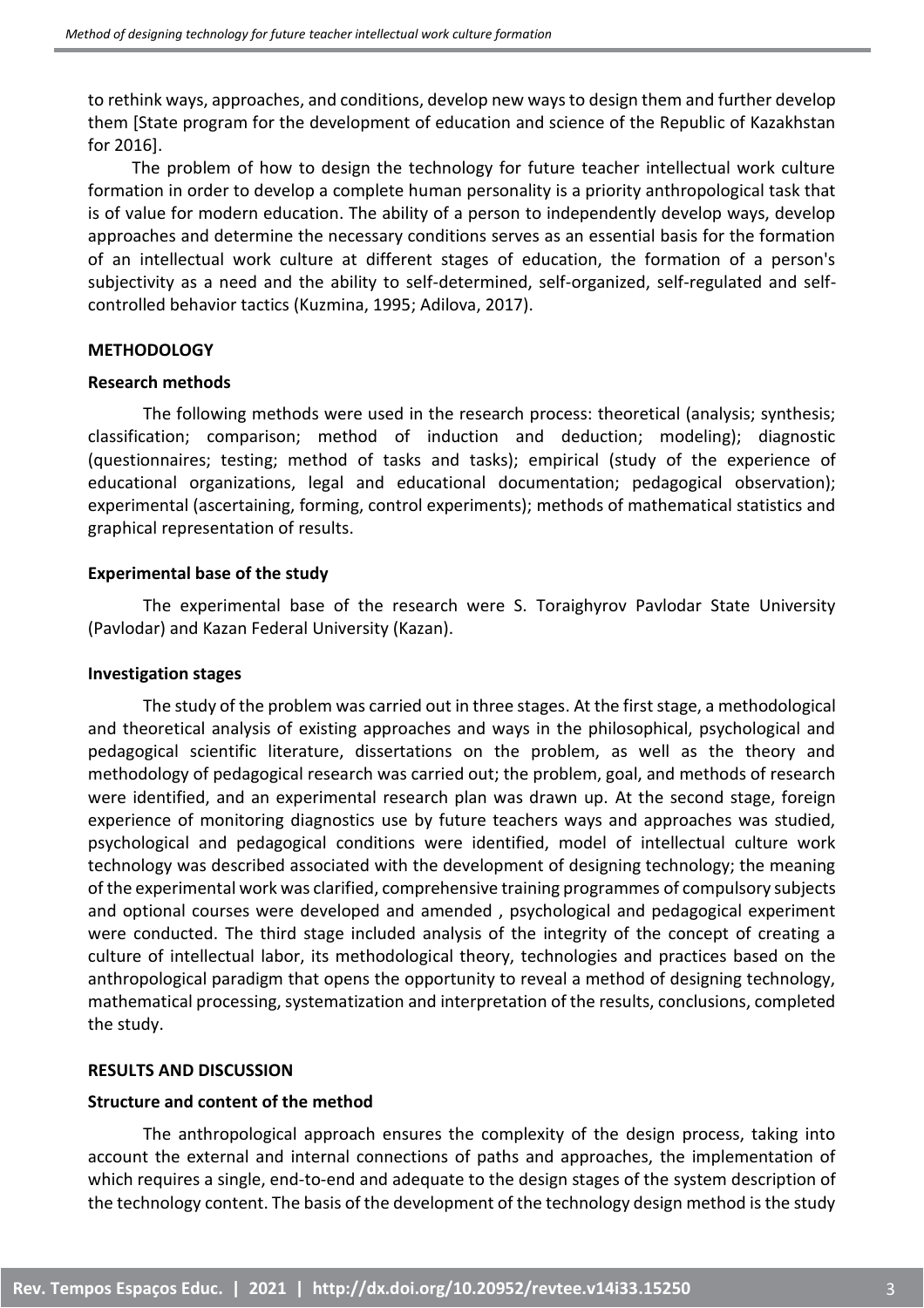of ways, approaches and conditions that determine the content of the existing system, specifying the necessary changes and innovations in the aspects of describing parts of the system development. Disclosure of potential capabilities of an intellectual work specialist is based on:

- reflection and understanding;
- action techniques and communication mechanisms;
- interpretation and thinking;
- self-determination in culture and its introduction into society;
- social and cultural personification;
- goal-setting;
- organization of the knowledge system.

Ways of intellectual work culture formation based on the anthropological approach are differentiated as follows (Figure1).

**Figure 1.** Ways of intellectual work culture formation.



Important principles aimed at implementing ways to form intellectual work culture are:

- managing your own activities;
- rationalism as the basis of the worldview:
- a) cognoscibility;
- b) technical mastery of laws and mechanisms;
- meaning-forming activity as achievement of goals and objectives;
- the principle of well-being-taking appropriate measures to restore order;
- the intrinsic value is an absolute value and protection.

These principles can be implemented under certain psychological and pedagogical conditions. For their consideration, it is necessary to identify and determine the ways of forming a culture of intellectual labor through active activity and work system, which will lead to its acquirement in the process of fully organized activities (Figure 2).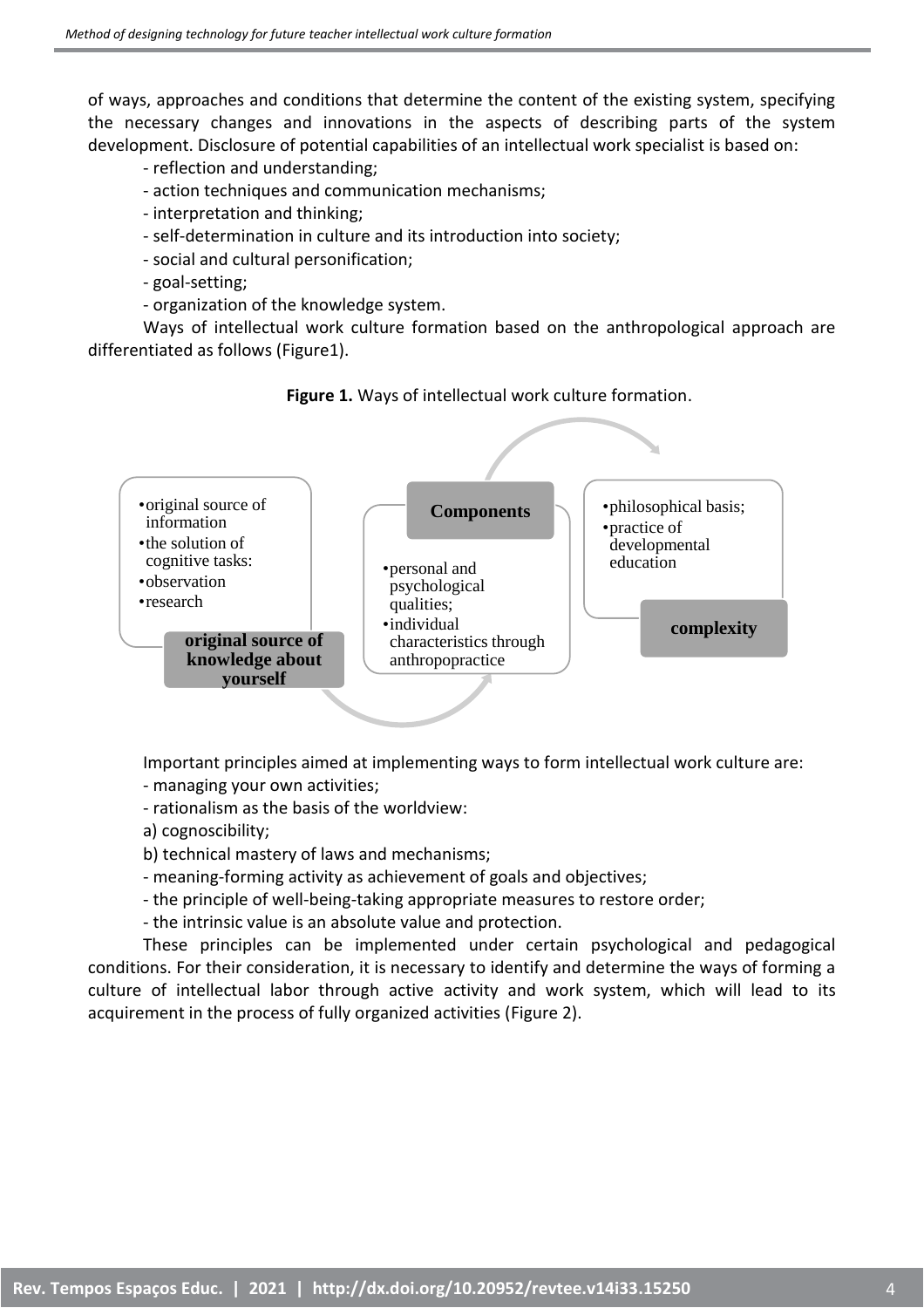**Figure 2.** Conditions as a basis for component formation of intellectual work culture.



The psychological and pedagogical conditions that form the basis of the component formation of intellectual work culture in the structure of the anthropological paradigm reveal its mechanisms and constitute a symbiosis of all paths or a complex, since they are aimed at personal improvement through active activity.

Mechanisms of components of intellectual labor culture formation in the structure of the anthropological paradigm allow:

- build a relationship as a system;

- predicted result;

- highlight the content aspect of the component;
- define understandings of meanings of different orders;

- identify the content side of reflexive strategy and tactics.

The anthropological paradigm of the culture of intellectual work formation allows us to justify the designing technologies method at various levels of the research. The philosophical level of research on of intellectual work culture formation is determined by materialistic dialectics. Dialectics as a universal method of intellectual work culture cognition and the theory of personal development reveal the main positions of cause-and-effect relationships and phenomena of reality, consider the construction of mechanisms for the intellectual work culture formation in the relationships and interdependencies (Slobodchikov & Issaev, 1995).

Conceptual provisions for the intellectual work culture formation at the specific scientific level are based on acmeological, cultural, competence, contextual, technological and analytical, information and qualimetric approaches.

The acmeological approach as a progress in personal and professional development allows us to study productive development and self-realization through their laws, mechanisms, conditions and factors (Mezinov & Zakharova, 2019).

This ensures clarity, order, sufficiency, completeness, integrity and objectivity of information about the level of preparedness and the degree of professional and personal development. It uses the theory of pedagogical measurements, mass character, independence of expert evaluation procedures, testing, methods of mathematical statistics and pedagogical interpretation of the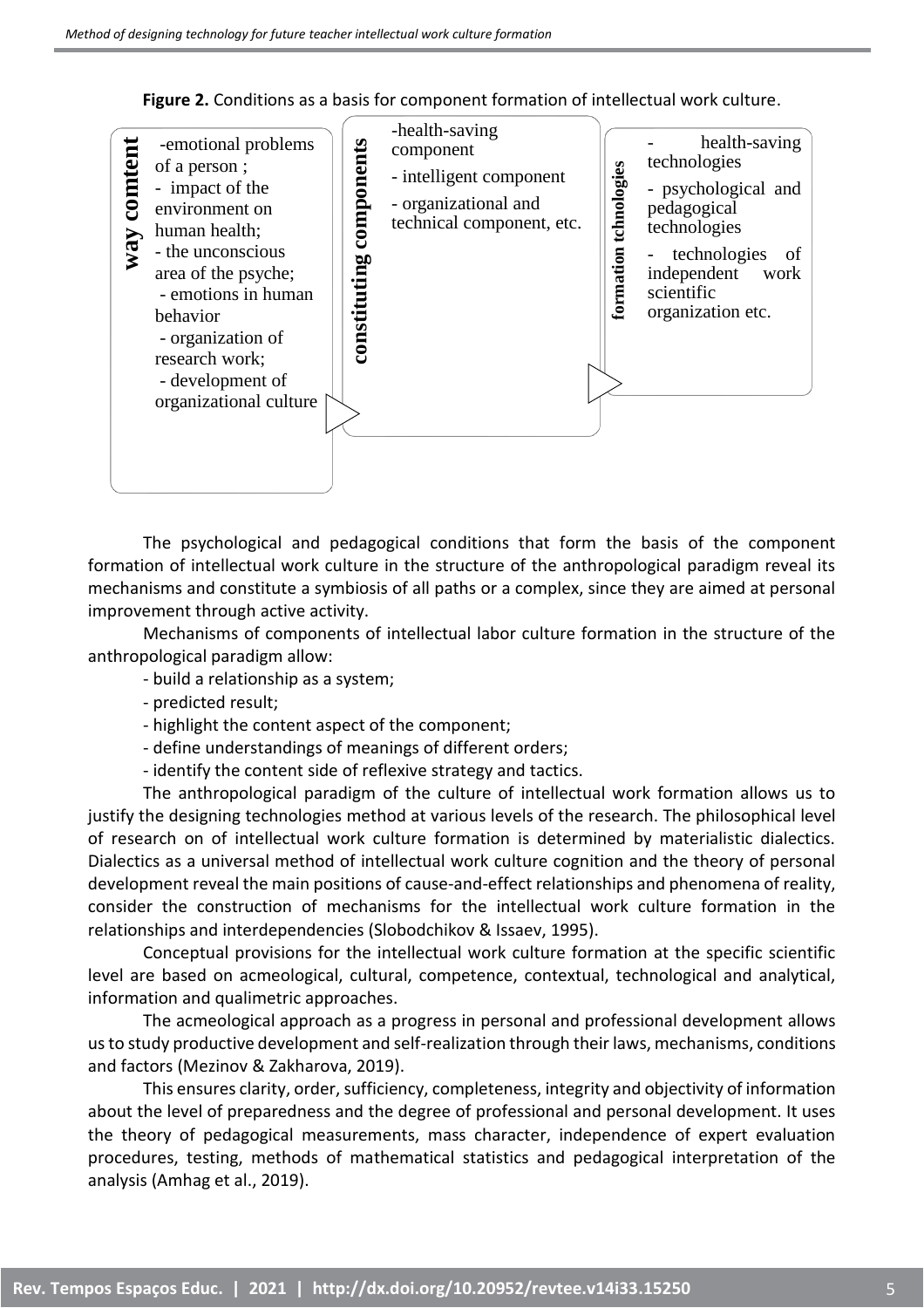The dynamics and direction of the intellectual work culture among students in educational process of the HEI is determined within the framework of this technology. The structure of the technology for intellectual work culture formation includes purposeful, structural and content, process, effective and reflexive-corrective blocks (Yarullin et al., 2018).

The target block of the technology is aimed at the use of students:

- motivational and value methods in the process of intellectual activity in society;
- critical thinking techniques;
- informational and informative materials and objective self-assessment;
- manifestation of the personal-important qualities;
- general and cultural and professional competencies.

The implementation of the structural and content block of technology is aimed at creating an image of the future teacher, developing the content of the technology, portfolio, program, competencies, and labor functions that contribute to the formation of a culture of intellectual work.

The implementation of the content and process block of the technology is aimed at organizing and planning instrumental operations, designing the "image of the future teacher".

The content and process block of the technology provides for the use of methods, forms, and tools. The goal of the performance block is to analyze the results of technology implementation in the educational process.

At the reflexive-corrective stage, students need to master the skills of analyzing and correcting their own work, activities, and implement its results in practice. One of the tasks of acmeological support of CIW formation is shown in figure 3.

Ways and approaches are based on the conceptual positions of dialectics as a universal method of intellectual work culture cognition, the theory of personal development, the theory of system-activity approach at the general scientific level and specific scientific approaches (Figure 4).

# **Stages of method implementation**

The implementation of the technology design method involved the following stages of experimental work:

- determination of the initial level of formation of monitoring skills of future teachers using methods of testing, questionnaire survey, pedagogical observation and self-observation, statistical processing of research results (Potashnik, 2006).

In this regard, the main provisions of ways, approaches and conditions for the formation of a culture of intellectual labor that determine the content of monitoring skills are highlighted:

- understanding the essence of the phenomenon being studied;

- assimilation of knowledge about the specific features of intellectual work culture;

- applicability of functions, actions, and competencies in practice;

- analysis of knowledge, skills, methods of action for the intellectual work culture, systematization, generalization and dissemination. These stages must be carried out, taking into account the characteristics and goals of training, the formation of competencies, with the need for self-esteem and self-actualization. The basis of development and self-realization is intellectual maturity as an individual quality and the main indicator of personal competence.

On the basis of knowledge of cultural theory, the personal information socio-cultural space is expanded and the essence of intellectual work culture is revealed, laws, functions, factors, features of thinking, speech, and activity in relation to the general culture are revealed.

The technological approach is associated with the use of basic educational procedures for the formation of intellectual work culture, aimed at personal and professional growth of students. These are developing technologies, problem-based learning, health-saving and computer technologies (Barinova & Karunas, 2015).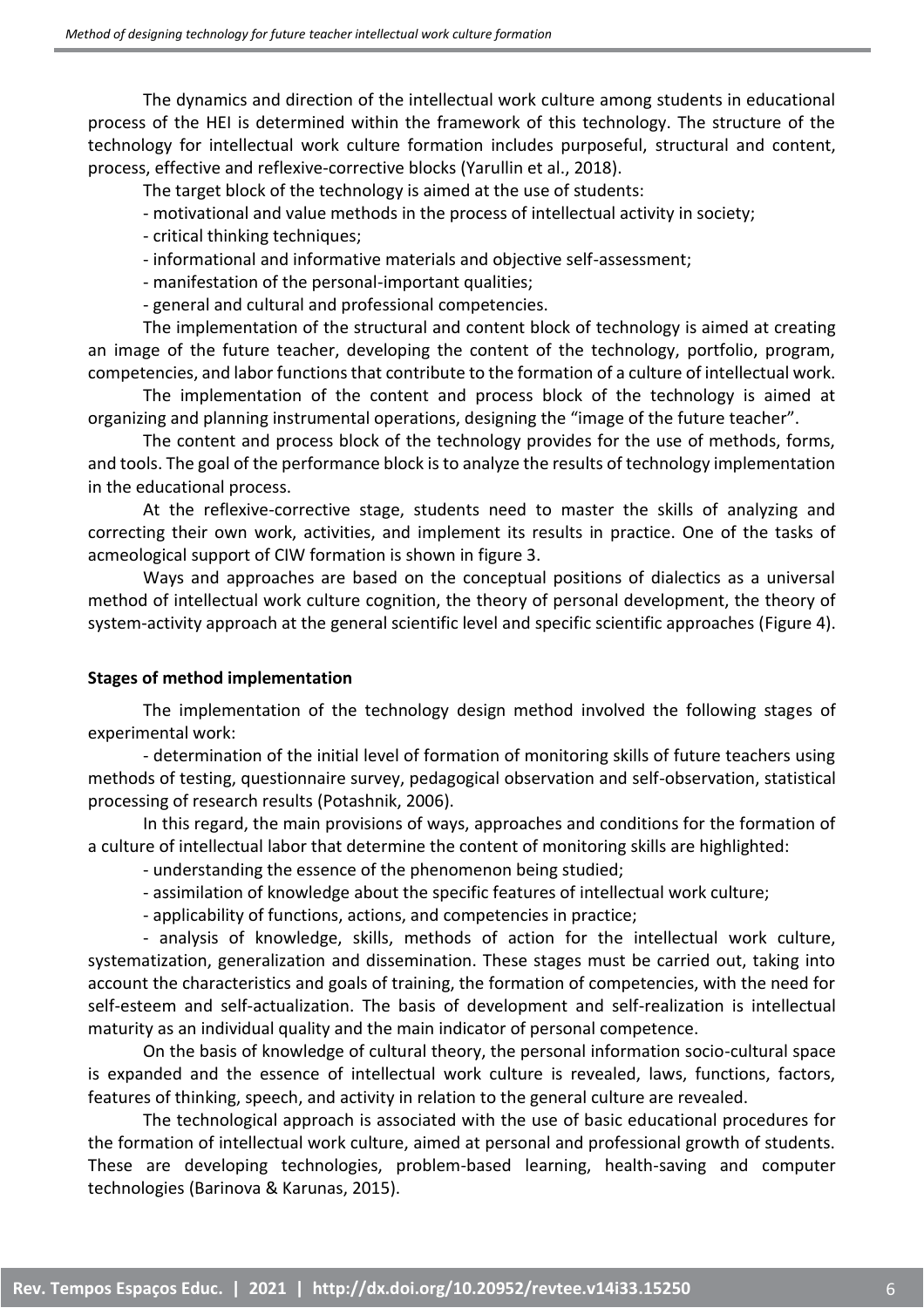

**Figure 3.** Some aspects of content and process block of the technology.

Lecture-discussion, lecture-panel, lecture using feedback technology, lectureconsultation, lecture-conference, interactive satellite lectures, slide lectures, computer video conferences, lectures with synchronous and asynchronous transmission of material, seminars, issue of almanacs, conferences

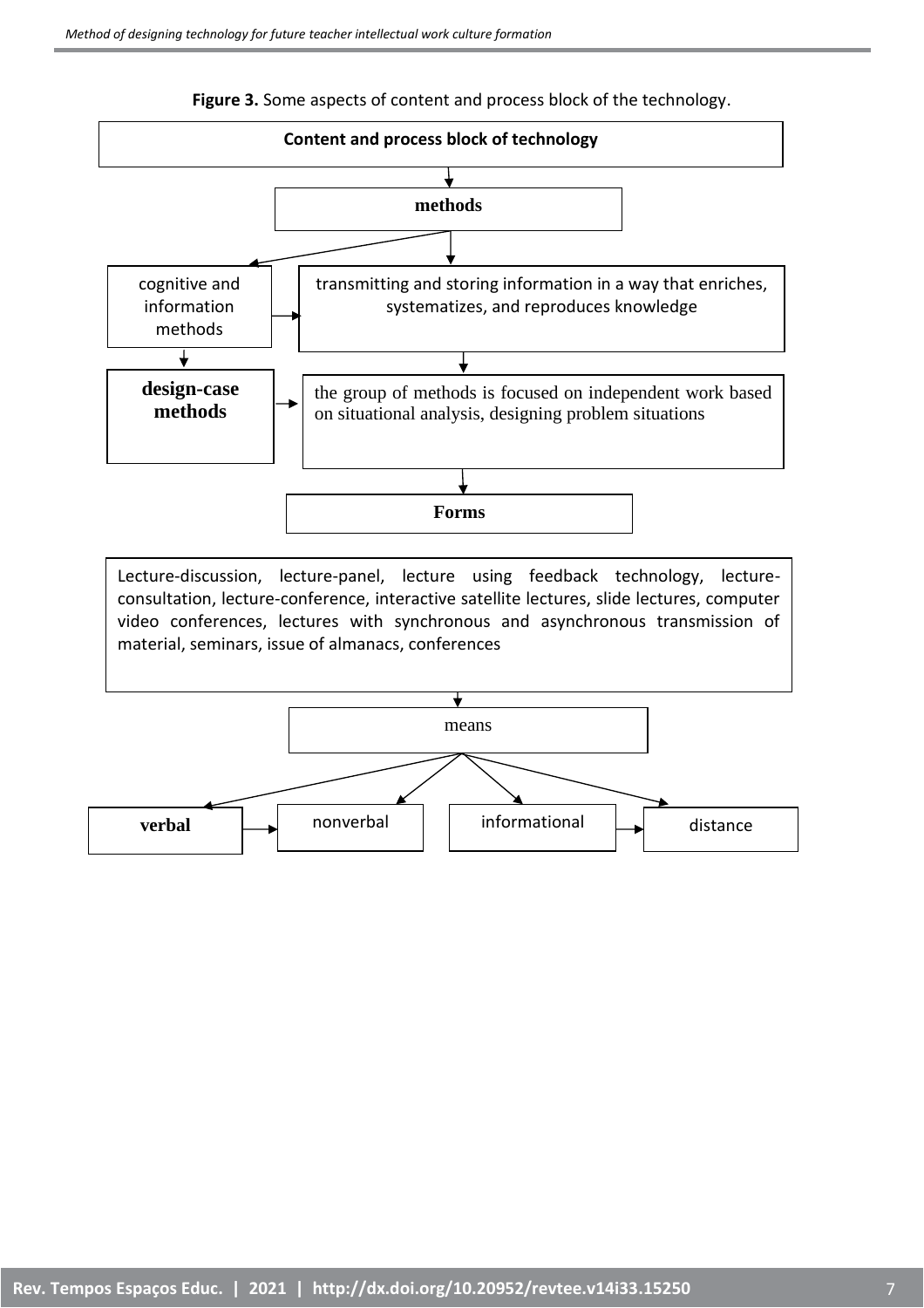

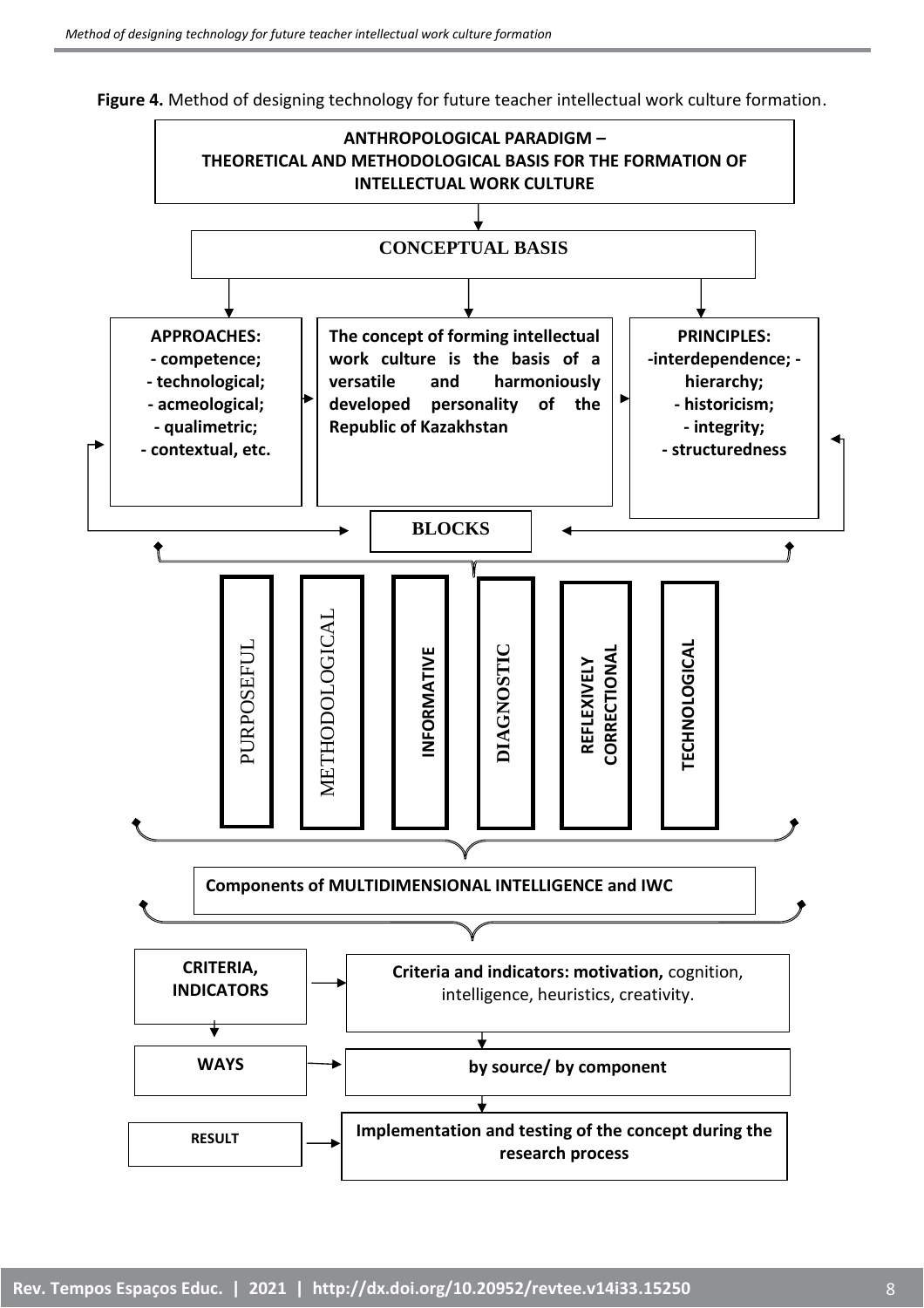## **Experimental stage**

During the experimental work, the level of intellectual work culture was diagnosed in the respondents of the experimental group consisting of 98 students. The control group involved 30 master students and 68 master students in experimental groups. The dynamics of changes in significant indicators of the levels of master students' intellectual work culture formation by components in the experimental group based on the results of the experiment is reflected in figures 5 and 6.

**Figure 5.** The dynamics of changes in significant indicators of the levels of master students' intellectual work culture formation by components in the experimental group based on the results of the experiment.



As a result of the study, 90 % of respondents believe that knowledge of the culture of intellectual work is the main indicator of competence in the process of professional growth. These qualities are indicators of the effectiveness of educational and research activities.

The inclusion of master students in active activities during classes, seminars, conferences, contests "Portfolio of success", special seminars on the formation of intellectual work culture as a structural and process component of the anthropological paradigm in the learning process is aimed at activating the vital activity position of master students (Murzalinova, Ualieva, 2013), (Hivner, et al. 2019).

# **Summary**

The study of literary sources allows us to state the absence of special studies devoted to the problem of developing a method designing technology for the intellectual work culture formation of a teacher and standardize the criteria, indicators and levels of achievement of students at the end of a certain stage of training. At the same time, to compare the learning results of a particular subject with a fixed compulsory minimum of mastering the content of education, with the requirements for the formation of competencies.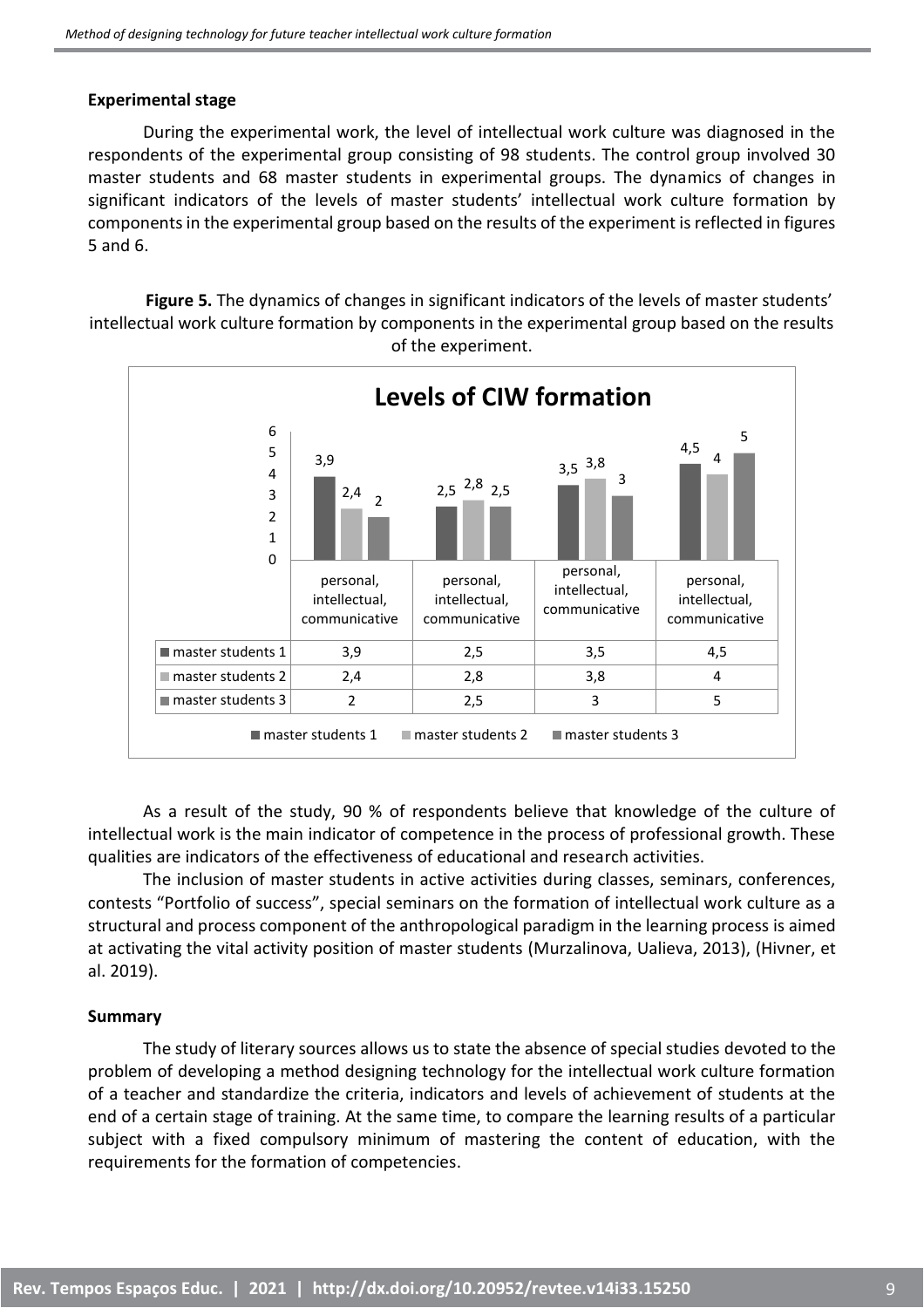**Figure 6.** The dynamics of changes in significant indicators of the levels of master students' intellectual work culture formation by components in the experimental group based on the results of the experiment.



#### **CONCLUSION**

It is established that the identified psychological and pedagogical methods of designing the culture of intellectual work contribute to the transition of knowledge, skills and abilities into universal practical competence, and psychological processes and properties, states and mental education are transformed into personal competence.

The technology of intellectual work culture formation as a universal, psychological and pedagogical integrative system, aimed at personal, intellectual, communicative, aesthetic growth during the life-activity cycle of the individual. Understanding of ways, approaches and conditions that are defined as components of the system affect the high level of the intellectual work culture formation.

**Acknowledgments:** The work is performed according to the Russian Government Program of Competitive Growth of Kazan Federal University and S. Toraighyrov Pavlodar State University.

#### **REFERENCES**

Adilova, V. K. (2017). Formirovanie kultury intellektualnogo truda buduschego spetsialsta: teoriya, tekhnologiya, praktika [Formation of intellectual work culture of the future specialist: theory, technology, practice] Monograph, Pavlodar, Kereku Publ., 2, pp. 89-94.

Amhag, L. Hellström, L. Stigmar, M. (2019). Teacher Educators' Use of Digital Tools and Needs for Digital Competence in Higher Education. *Journal of Digital Learning in Teacher Education, 35(4),* 203-220.

Araujo, A., & Silva, I. P. (2020). Maker culture and educational robotics in physics teaching: developing an automated traffic light in high school. *Journal of Research and Knowledge Spreading*, 1(1), e11654.

Barinova, N. A., & Karunas, E. V. (2015). Individual educational program design as a consequence of FSES realization. *Kazan Pedagogical journal, 3,* 70-75.

Hivner, E. A., Hoke, A. M., Francis, E. B., Lehman, E. B., Hwang, G. W., & Kraschnewski, J. L. (2019). Training teachers to implement physical activity: Applying social cognitive theory. *Health Education Journal, 78(4),* 464-475.